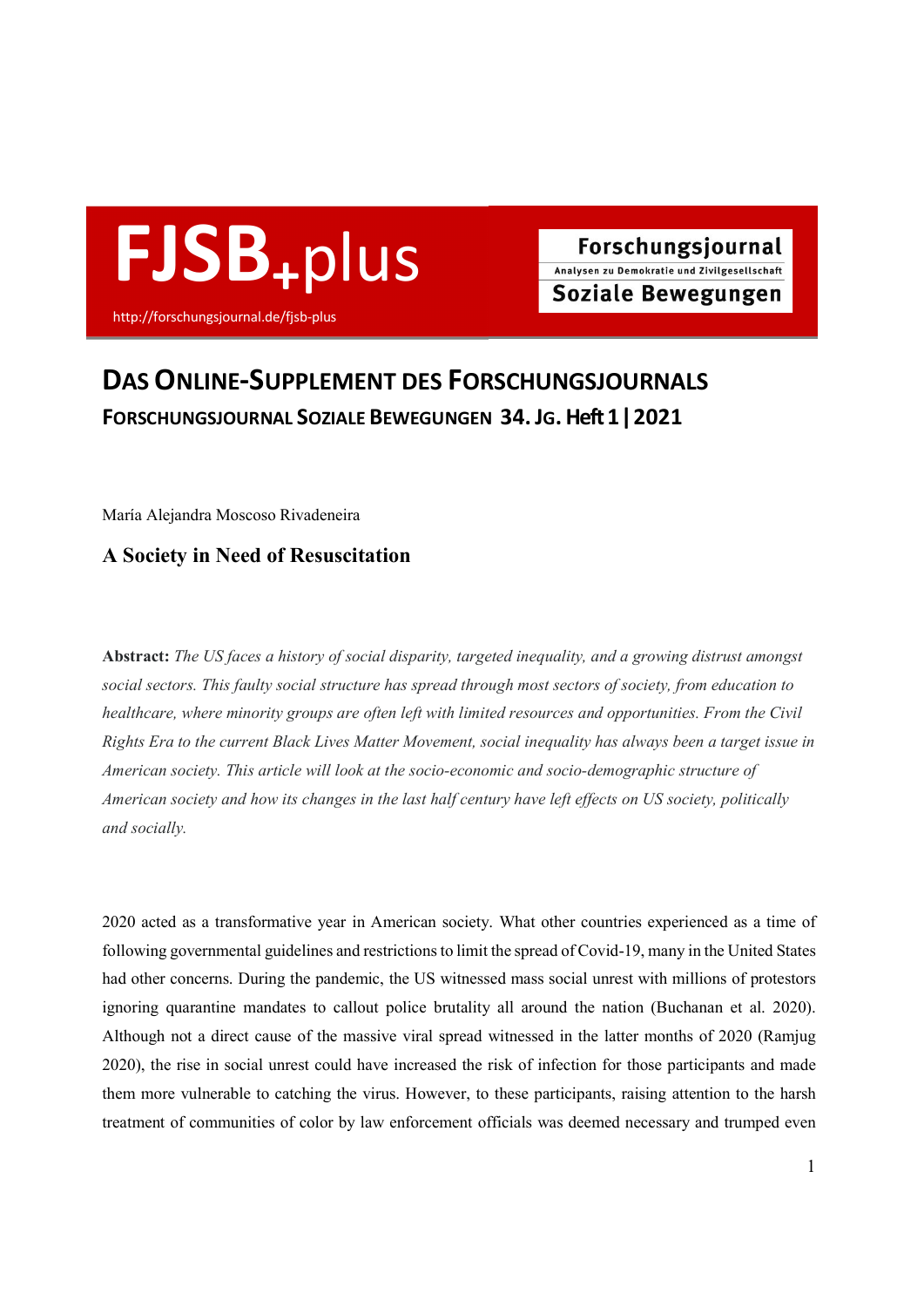their own safety and health. The Covid-19 pandemic has been a worldwide phenomenon, but in the US, can be best understood by placing it within the context of a nationwide social movement and protest against police brutality, an obvious display of the faults in the US healthcare system, and a growing, but always present, inequality in the treatment of classes and social sectors of American society.

The US faces a history of social disparity, targeted inequality, and a growing distrust in public institutions amongst social sectors. This faulty social structure has spread through most sectors of society, from education to healthcare, where minority groups are often left with limited resources and opportunities. From the Civil Rights Era to the current Black Lives Matter Movement, social inequality has always been a target issue in American society. This article will look at the socio-economic and socio-demographic structure of American society and how its changes in the last half century have left effects on US society, both politically and socially.

## 1 The Civil Rights Movement and its Societal Changes

During the 1950s and 1960s, the US went through a major social transformation. Before the civil rights movement, American society was segregated by race, where African Americans and "colored people" had limited access to restaurants, transportation, and other public facilities because of the color of their skin. Throughout the years the blatant discrimination and racism seen during the majority of US history continued to still be present in American society, just in a covert manner.

Instead of having laws disallowing African Americans from voting, state governments in the American South disenfranchised them through the enactment of Jim Crow laws (Fremon 2000), which imposed voting restrictions like literary tests, poll taxes, and property-ownership requirements, among others. It took years of peaceful protests and acts of civil disobedience led by Black nationalist leaders like Reverend Martin Luther King Jr., Congressman John Lewis, and Minister Malcom X to gain advancements in equality and against racism. In response to these different forms of actions, the US government attempted to create a different societal structure by evening the playing field for minority groups.

This movement ended centuries of segregation and discrimination, at least under legal terms. However, its advancements only came after years of peaceful protests and civil disobedience, which were often met with violence and hatred. It wasn't until the end of the 1960s that African Americans were finally able to make progress in their fight against discriminatory voting rights, housing discrimination, and employment practices (Dierenfield 2013). Due to this movement, racial segregation is now against the law. However, there is still persistent inequality targeted against African Americans and other communities of color in American society. After the US Supreme Court ruled that "separate but equal" was unlawful, obvious and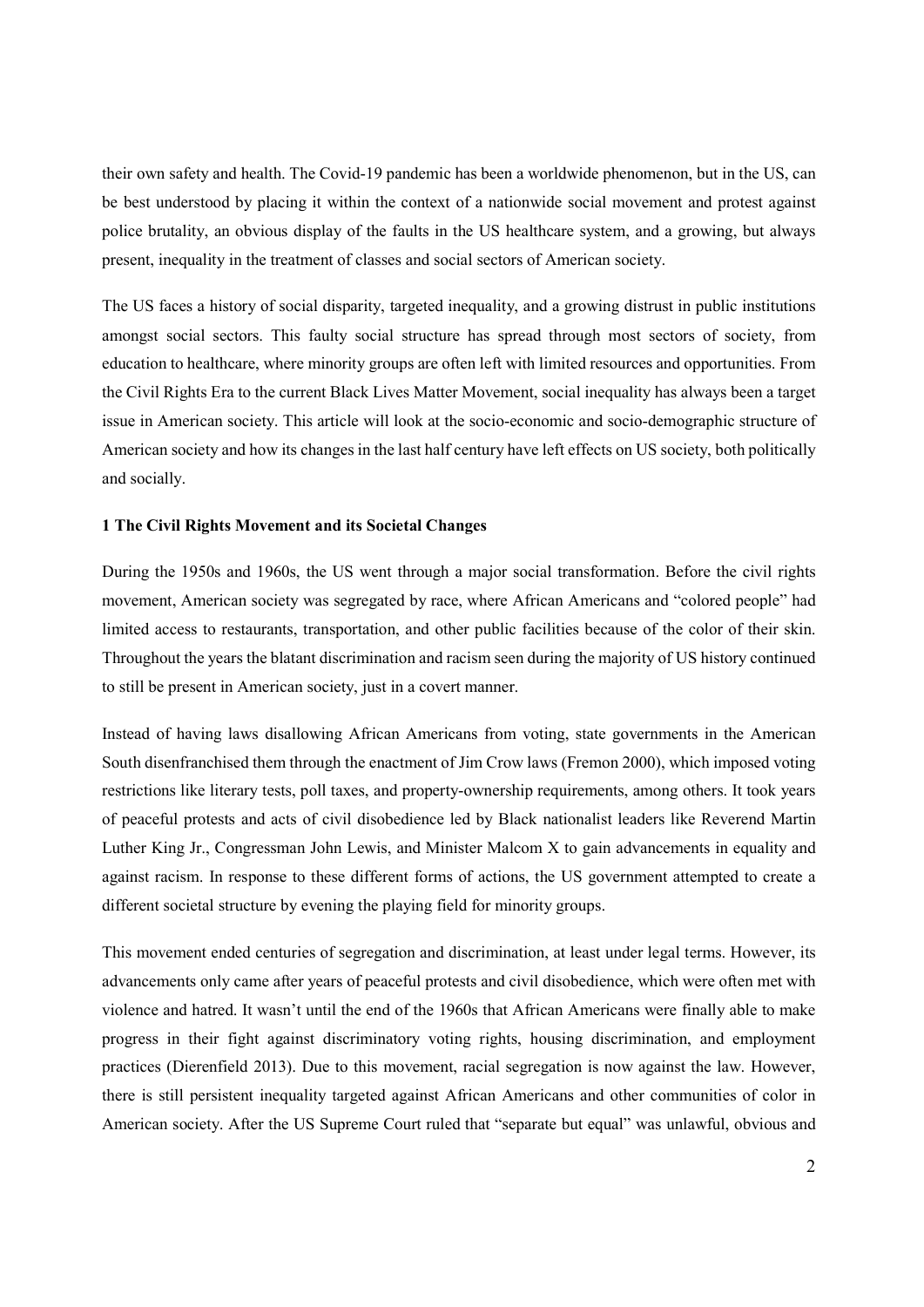deliberate acts of racism and discrimination were now discouraged but still present. Legal segregation was replaced by housing discrimination, limited opportunities and lack of resources for communities of color. Voting restrictions have now been replaced through gerrymandering<sup>1</sup> and other forms of voting suppression. Although manipulating boundaries of electoral constituencies in favor of a particular party has occurred since the 1800s (Engstrom 2013), it is now more restrictive than ever and with real consequences: an electoral result is determinant of what resources are allotted to certain demographics over others in a society.

#### 2 Changes in US Society and Immigration

 $\overline{a}$ 

However, tension and discrimination against communities of color was not limited to only African American communities. Throughout the years, the US re-established itself as a melting pot where any individual, no matter their social standing, could work to accomplish success. Its title as the "land of opportunity" has become the reason why over one million immigrants migrated to the US each year (Budiman 2020). Throughout the decades these migrants changed from mainly European to Asian and Latin American descent. This change in demographics contributed to growing tensions and divisions based on race and ethnicity throughout the nation. Twenty years ago, a publication by the United Nations and affiliated agencies described a "marked increase in discrimination and violence directed against migrants, refugees and other non-nationals by extremist groups in many parts of the world" (International Labour Office et al. 2021). Although not new sentiments, racism, discrimination, and xenophobia can be seen today from the comfort of our own couches. We can witness these growing tensions in the countless videos shared on social media where communities of color have been the typical targets of having the police called on them for behavior that would not have been read as suspicious had they been white (McNamarah 2019), or have been told by a white individual to "go back to your country" (CBS News 2019) when speaking a foreign language in a public setting or simply not fitting the mold of a white American.

With the passing of the Illegal Immigrant Reform and Immigrant Responsibility Act (IIRIRA) in the mid 1990s, US Congress created a mandate to increase border security. This Act increased the number of Border Patrol and immigration and Naturalization Service agents. This law also created the implementation of a physical border fence between the US and Mexican border. With a new focus on immigrants, the social structure changed from seeing African Americans as the "other" in society to seeing migrants as the new outsiders. This growing tension against immigrants only worsened after the terrorist attack on September 11, 2001. This attack demonstrated faults in visa processing, internal enforcement and information sharing between departments. As the largest ever terrorist attack on US soil with close to three thousand deaths

<sup>&</sup>lt;sup>1</sup> Gerrymandering: The practice of setting boundaries of electoral districts to favor specific political interests within legislative bodies, often resulting in districts with convoluted, winding boundaries rather than compacted areas.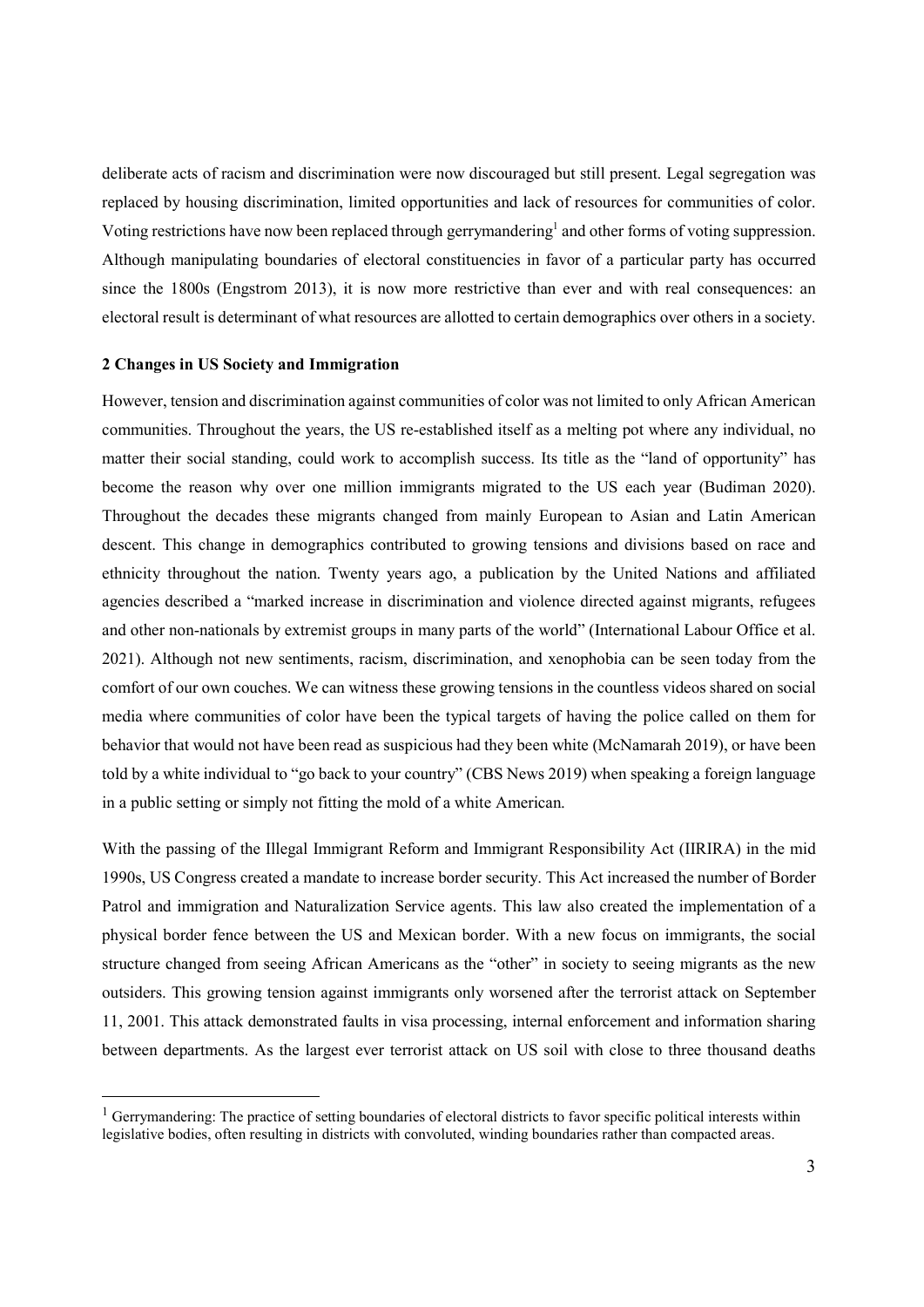(Rubin/Verheul 2009), the attack affected the US public perspective on immigration. It fueled acts of antiimmigrant and anti-Muslim aggression and hostility. This change in perspective and increase in hatred towards outsiders continues to be present in current policy.

This anti-Muslim sentiment likely influenced President Trump's January 2017 executive order calling to "Protect the Nation from Foreign Terrorist Entry into the United States", as referred to by its official title. This order suspended entry of immigrants from seven Muslim-majority countries – Syria, Iran, Iraq, Libya, Sudan, Yemen, and Somalia for 90 days and stopped all refugees from entering the country for 120 days, with Syrian refugees being banned indefinitely. This ban has crippled the diplomatic relationships the US once had with these Muslim-majority nations, which the US has fought wars to establish, and has negatively influenced overall tension in the Middle East.

These examples all show how deep discrimination and racism had been maintained in American society. Its influence is still felt in US society structure and even policy. In order to reestablish itself as a great power, the US needs to first reestablish its own domestic reputation and regain the trust of its citizens, in particular those who have been most marginalized throughout history. Trust in government encourages legitimacy and sustainability of political systems. Possibly now more than ever, because of the disruption created by the pandemic, trust in public institutions is vital for governments' ability to respond rapidly and to secure citizen support. Communities of color have a deeply rooted, and understandable, distrust in the institutions of government and policing. Communities of color like the ever growing Latinx communities and other racial minorities will continue to grow over the year, becoming the country's main demographic engine of population change in future years (Poston 2020). As these minority groups see a growth in their political, economic, and even social power in the near future, governments from the local to the federal level will need to rebuild their relationship between its citizens.

## 3 Effects on the 2020 Elections – How Political Division Divided the Country

The racism and discrimination witnessed by communities of color throughout the years played a strong role in the societal division leading up to the 2020 US Presidential elections. Although it would never be stated in campaign slogans or proposals, political parties in the US have had different strategies to dealing with social unrest prompted by racial tension. The Democratic party sees itself as liberal and progressive, considering itself as fighters of social justice. Yet even their most progressive party leaders only began to publicly denounce police brutality against communities of color after the Black Lives Matter movement became a nationally covered media event. On the other hand, the Republican party is more conservative, often upholding more restrictive traditional values like opposition to same-sex marriage, abortion, and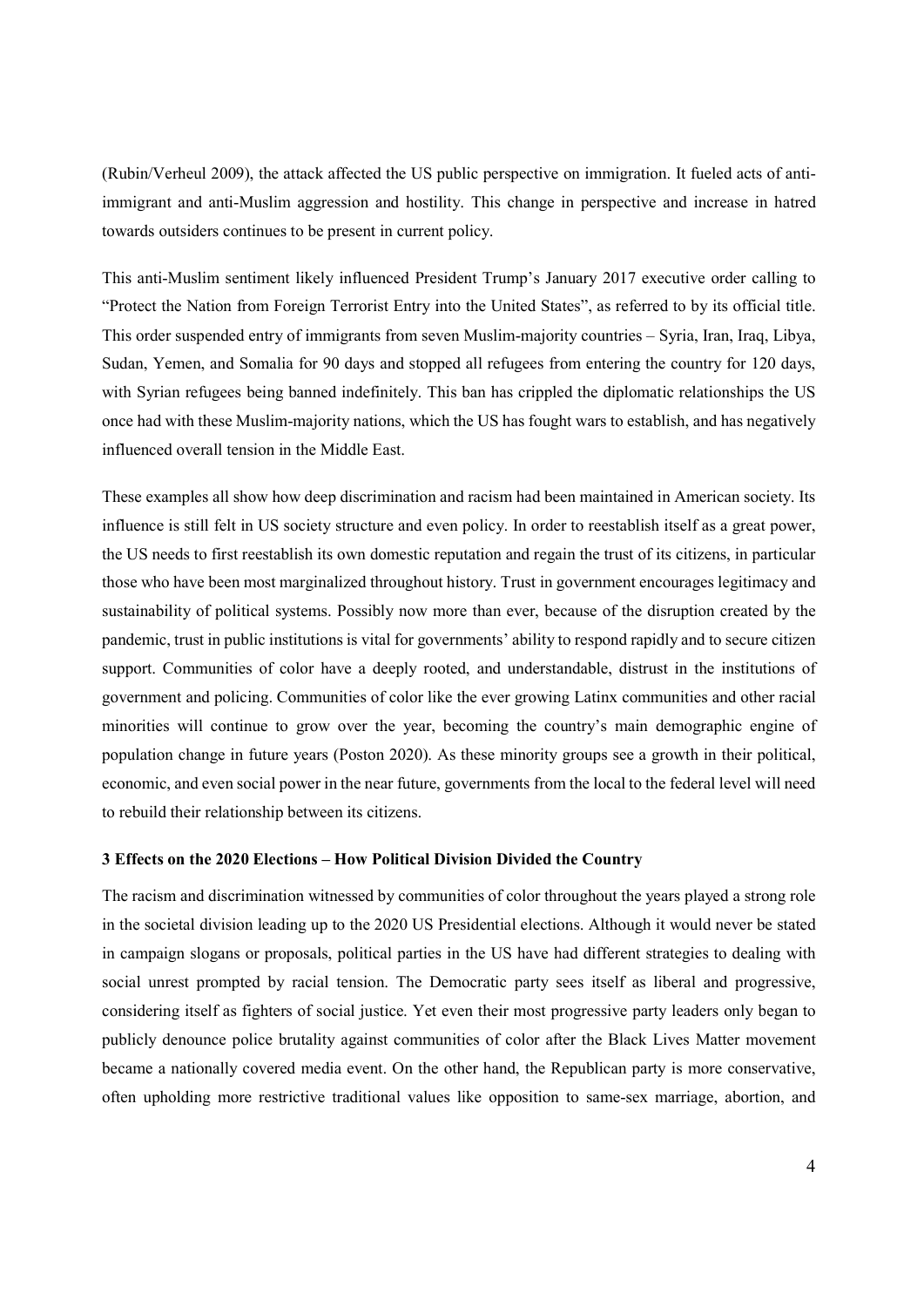marijuana. Their differences in ideologies have only deepened over the years and have been a growing obstacle to governmental cooperation and even policy making.

Even before the election of presidential candidates President Trump and now President Biden, the tension between racial inequality had been a growing topic of interest for the American public. The Black Lives Matter movement as a fight against police brutality in communities of color created mass protests all around the nation. These protests have taken place in American society since the first widely broadcasted acquittal of the killing of an unarmed Black man in 2012. Trayvon Martin, a 17-year-old teenager, was shot and killed by George Zimmerman, a member of the community watch, who was later acquitted from all charges by a jury (Jones/Yancy 2013). Following his death, rallies, marches and protests were held across the nation and became the first story of 2012 to be featured more on media coverage than the 2012 presidential race, where according to the Pew Research Center, the Martin case emerged as the No. 1 story in the mainstream press the week of March 19-25, 2012. That week, the Martin case became the first story in 2012 to generate more coverage in a single week than the presidential campaign (Anderson 2020).

However, racial tension wasn't the only issue that the American public was grappling with during the recent years. Immediately after being sworn into office in 2016, President Trump signed an executive order to reverse the Affordable Care Act (ACA) (Hudgins et al. 2017). However, repealing the law would have meant that the 20 million Americans that obtained health insurance through the ACA would lose their health insurance. As no concrete laws were made to replace the ACA, Americans with lower socio-economic status can still gain the healthcare services they require. Nonetheless, the disinterest in healthcare policy from the Trump Administration left a flawed healthcare system, one in which public institutions saw themselves unable to provide the care needed to the growing number of patients that now required it due to the pandemic.

Nonetheless, healthcare is not the only problem that lower-class Americans have worried about, in particular in response to the Covid-19 pandemic. Before the pandemic, the unemployment rate maintained an average rate of less than four percent (Bureau of Labor Statistics 2020). His administration also helped Congress pass a historic tax cut and relief that was intended to help Americans and increase US Gross Domestic Product (GDP) growth. However, this act was least helpful to low-income families, giving them the least amount of savings. The true winners of the Tax Cuts and Jobs Act were mainly businesses, which paid 22.4 percent less in income tax in 2017 than in 2018 (Tax Policy Center 2020). This continued inequality in American society will only worsen after the effects of the pandemic. Now unemployment rates have peaked at unprecedented levels since the pandemic, hitting racial and ethnic minorities especially hard. In April 2020, the US experienced the highest rate of unemployment ever seen since data collection started in 1948: unemployment rates were 16.7% for Black workers compared to 14.2% for White workers, and 18.9% for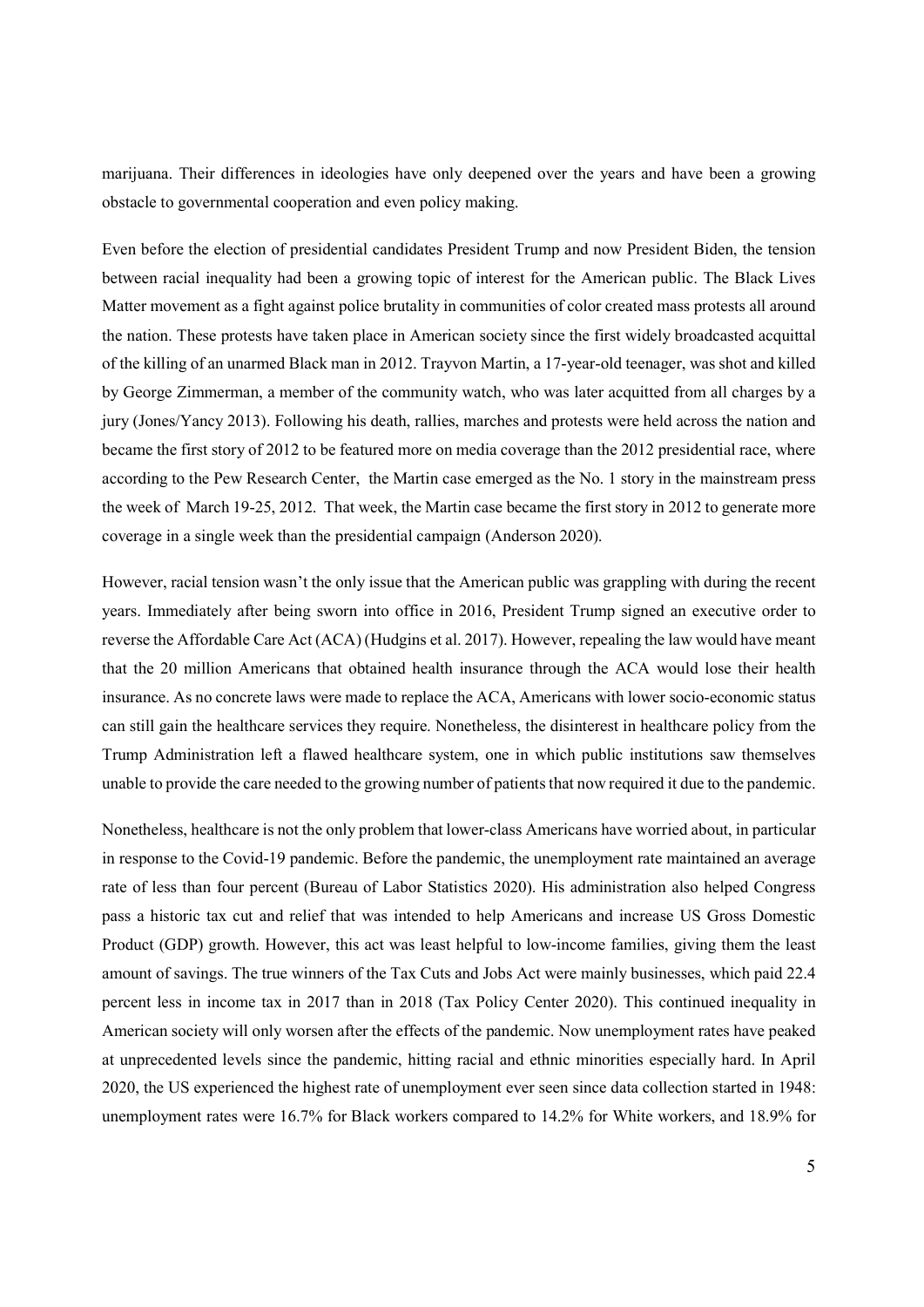Hispanic workers compared to 13.6% for non-Hispanic workers (Congressional Research Service 2020). If high unemployment continues at such a rate, it would only deepen the inequality haunting American society. To tackle this, the Biden administration needs to implement targeted policy to redirect resources and opportunities to the most marginalized sectors of society and focus on reestablishing social mobility within society.

#### 4 Next Steps – A New Beginning for the Biden Administration

The year 2020 will go down in history as a transformative year for all countries alike. In the US, the destructive pandemic will leave behind millions of infected individuals, a potentially dire economic recession, and distrust in public institutions. Only a strong and united administration and Congress can bring back the trust that is needed for the American public. The following policies, some which are already law, are what the US needs to rebuild trust and strengthen the American government during the first 100 Days of the Biden administration and beyond.

One of President Biden' first legislative proposals was the U.S. Citizenship Act of 2021. This immigration bill, if passed, would increase refugee protections, reunite families that were separated and implement new technology along the border for protection. If passed in Congress, this bill would allow undocumented individuals to apply for temporary legal status and provide the ability to apply for green cards after five years if they pass criminal and national security background checks and pay their taxes. The bill would add resources to process migrants legally at ports of entry and would invest \$4 billion over four years in distressed economies in the hopes of preventing people from fleeing to the United States because of security and economic crises. It also protects migrant and seasonal workers and increases penalties for employers who violate labor laws.

However, many opponents of the law call it partisan and denounce it as divisive and controversial. Due to the current partisanship in Congress, the bill is not expected to pass as several moderate Democrats and a majority of Republicans are unlikely to support it. Republican representatives, like Representative Jim Jordan of Ohio, see this bill as a partisan proposal that "fails to secure the border, and incentivizes further illegal immigration" (Shear 2021). Many believe the bill budgeted too little investment in border security, an issue that is very important for Republicans. Yet supporters of the bill like Democratic Representative Linda T. Sánchez are unwilling to negotiate on more enforcement at this time. Without bipartisan support of some sort, this bill, like various potential policy proposals, will face scrutiny and dismissal during the Biden administration. Yet, these hurdles must not discourage lawmakers from pursuing policy that would bring justice to and build trust with so many communities across the country.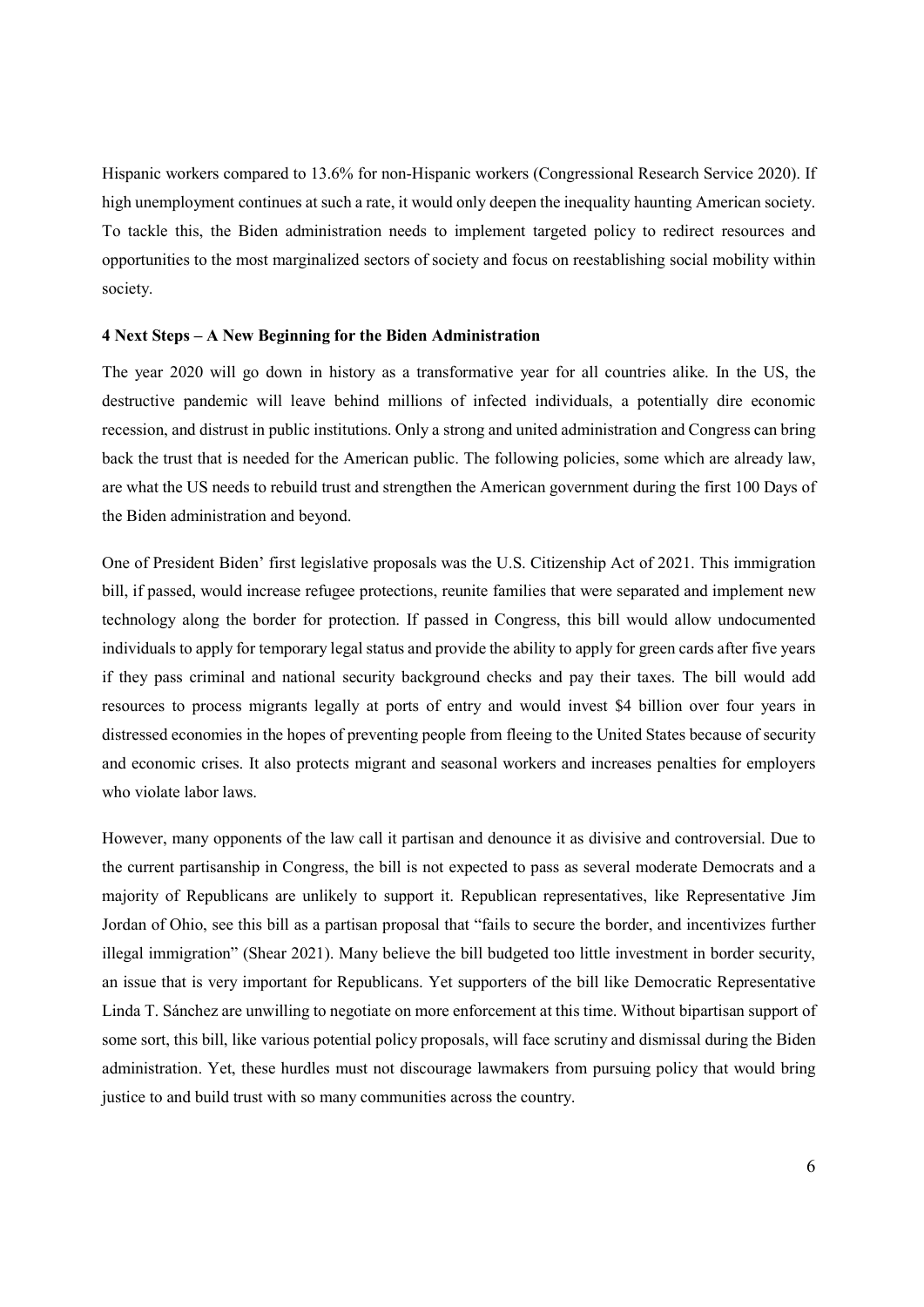Additionally, the Biden administration also needs to target the growing inequality between low-income and high-income Americans by implementing equity-based legislation. This pandemic will leave millions of Americans unemployed and vulnerable. The net worth of many higher earners, those whose jobs have remained intact during and after the pandemic, will continue to boom after initial setbacks in the spring. While those that faced difficult situations due to paralyzed sectors of an economy and unemployment will only become more vulnerable as the unemployment rate remains high and the continued US governmental response is uncertain due to political disagreement. Wealth inequality can be damaging for an economy and should be targeted through stimulus. For longer-term solutions, a vast array of equity-oriented policies ranging from student debt cancellation to raising the Federal minimum range to securing universal health care would address these inequalities from several important angles.

The Biden administration has already signed one historic bill into law. As an attempt to alleviate such hardships, the Biden Administration helped pass the American Rescue Plan Act of 2021 through the US Congress. The American Rescue Plan Act of 2021 is a United States Congressional bill that aims to provide relief to facilitate the recovery process of the Covid-19 pandemic. The \$1.9 trillion relief package includes funding for \$1,400 stimulus checks for qualifying individuals, extends unemployment benefits, sets a moratorium on evictions and foreclosures, among other aid for the American public. This comprehensive stimulus plan is expected to ease the lives of millions of Americans and potentially begin a process back to normalcy for the US economy and society. As a reflection of the growing bipartisan present in the US political system, this bill received no votes from Republican representatives. And notably, the Senate passed the American Rescue Plan with a simple majority vote using a legislative procedure called budget reconciliation. This procedure may only occur twice a year, meaning any other debated policy proposals will require the filibuster-proof threshold of 60 votes.

As a result, Republicans in the Senate will still have the power to block every single progressive priority using the filibuster, which requires at a minimum 60 votes to advance legislation. As long as the filibuster remains in place, Republican legislators will use it to block democracy reforms like climate change legislation, gun violence prevention legislation, and an increase to the minimum wage, among other controversial, yet important issues. This erodes public trust in the Federal government and requires a solution, so that the Biden administration can continue moving forward with its agenda.

The Biden administration should prioritize lessening the distrust and division between different sectors of society, in particular those marginalized communities most affected by recent Trump era policies. It will have to reinstate and perhaps advance progressive Obama era actions like the Affordable Care Act, support of comprehensive immigration reform, criminal justice reform, and other bold legislation. The Black Lives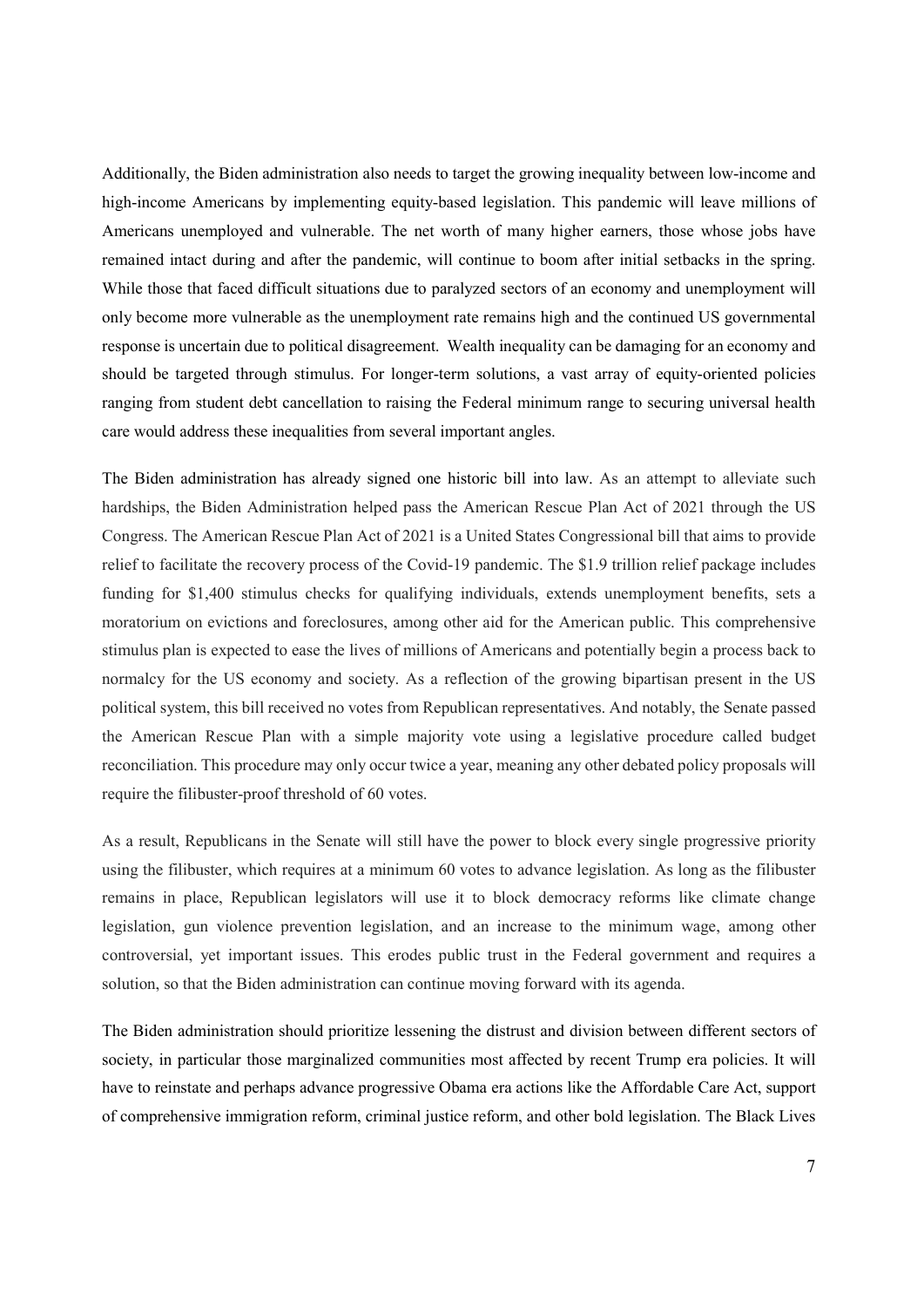Matter Movement that shook American society during the midst of a global pandemic was more than a focus on police brutality. It was a way to highlight all of the injustices and inequalities that communities of color and minorities communities alike have to endure in American society. Providing opportunities to those most marginalized will help restructure American society and create a more equitable structure for those in the bottom to succeed as well.

Eliminating the tension will not be an easy task for the Biden administration to perform. However, addressing the pressing challenges mentioned above are a step forward in reestablishing faith in the US government. These actions all focus on creating a more tolerable lifestyle for those minority communities most affected by them. Increasing tolerance and opportunities for marginalized communities will allow the American society to once more see itself as the land of opportunity and can be the step needed to regain the public trust in the government that has been lost in the last half century.

Maria Alejandra Moscoso Rivadeneira is a second year graduate student at Princeton's School of Public and International Affairs as a candidate of Masters in Public Affairs. She was most recently a Program Specialist for Stabilization and Development with Creative Associates International. As a 2019 Thomas R. Pickering Foreign Affairs Fellow with the U.S. Department of State, she is eager to represent and serve her community through a career in the Foreign Service.

Contact: mmoscoso@princeton.edu

#### References

Anderson, Monica 2020: As the Trayvon Martin case goes to TRIAL, remembering a major media event. 30 May 2020, https://www.pewresearch.org/fact-tank/2013/06/10/as-the-trayvon-martin-case-goes-totrial-remembering-a-major-media-event/.

Buchanan, Larry/Bui, Quoctrung/Patel, Jugal K. 2020: Black Lives Matter May Be the Largest Movement in U.S. History. 03 July 2020, https://www.nytimes.com/interactive/2020/07/03/us/george-floyd-protestscrowd-size.html.

Budiman, Abby 2020: Key findings about U.S. immigrants. 22 September 2020, https://www.pewresearch.org/fact-tank/2020/08/20/key-findings-about-u-s-immigrants/.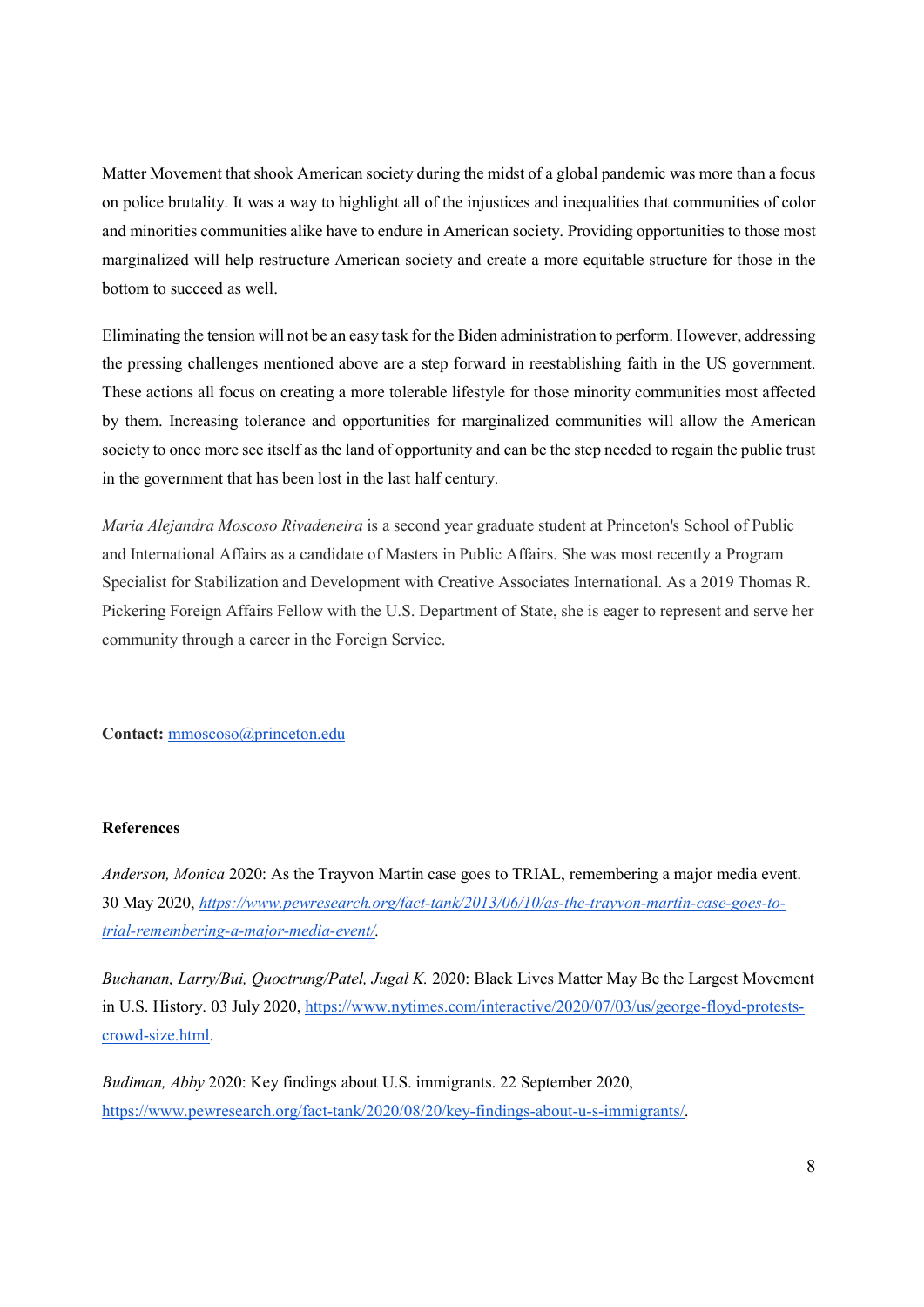Bureau of Labor Statistics 2020: The Employment Situation — November 2020. 04 December 2020, https://www.bls.gov/News.release/Pdf/Empsit.pdf.

CBS News 2019: Americans reflect on the prevalence and pain of being told "go back to your country". 19 July 2019, https://www.cbsnews.com/news/americans-reflect-on-the-pain-of-being-told-go-back-to-yourcountry/.

Congressional Research Service 2020: Unemployment Rates During the COVID-19 Pandemic: In Brief. 07 December 2020, https://fas.org/sgp/crs/misc/R46554.pdf.

Engstrom, Erik 2013: Partisan Gerrymandering and the Construction of American Democracy. University of Michigan Press.

Fremon, David K. 2000: The Jim Crow Laws and Racism in American History. Enslow Publishers.

Hudgins, Jackson/Santos, Amanda Proença/Zoppo, Avalon 2017: Here's the Full List of Donald Trump's Executive Orders. 17 October 2017, https://www.nbcnews.com/politics/white-house/here-s-full-listdonald-trump-s-executive-orders-n720796.

International Labour Office/International Organization for Migration/Office of the United Nations High Commissioner for Human Rights 2001: International Migration, Racism, Discrimination and Xenophobia. August 2001, https://www2.ohchr.org/english/issues/migration/taskforce/docs/wcar.pdf.

Jones, Janine/Yancy, George 2012: Pursuing Trayvon Martin. Historical Contexts and Contemporary Manifestations of Racial Dynamics. Lexington Books.

McNamarah, Chan T. 2019: White Caller Crime: Racialized Police Communication and Existing While Black. 11 September 2019, https://repository.law.umich.edu/mjrl/vol24/iss2/5.

Poston, Jr., Dudley L. 2020: 3 ways that the U.S. population will change over the next decade. 02 January 2020, https://www.pbs.org/newshour/nation/3-ways-that-the-u-s-population-will-change-over-the-nextdecade.

Ramjug, Peter 2020: Racial justice protests were not a major cause of COVID-19 Infection surges, new national study suggests. 11 August 2020, https://news.northeastern.edu/2020/08/11/racial-justice-protestswere-not-a-major-cause-of-covid-19-infection-surges-new-national-study-finds/.